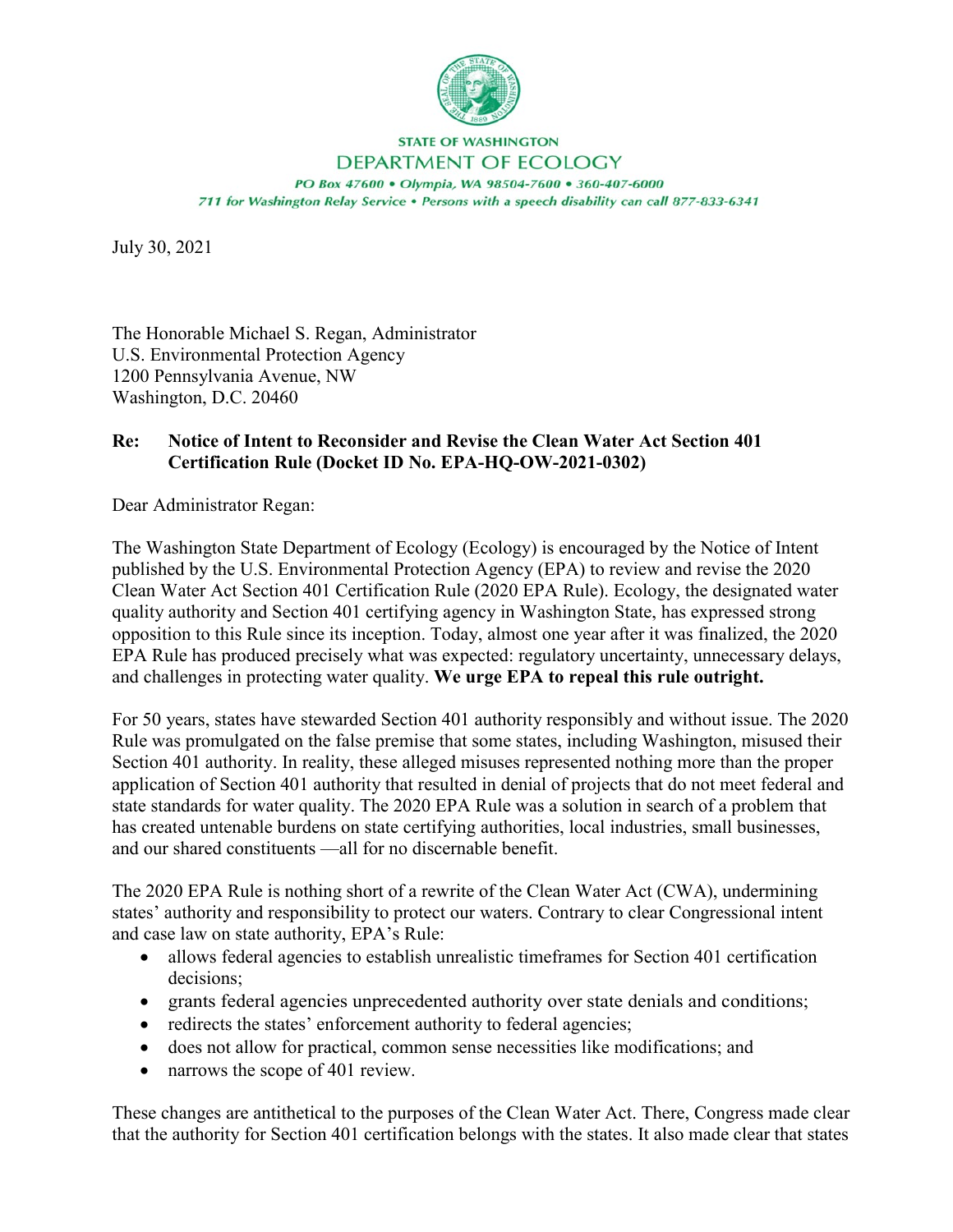may regulate beyond federal standards. The EPA rule takes away the cooperative element of cooperative federalism and improperly subverts state authority to regulate pollution within its own borders. The impacts are not just hypothetical. In Washington, rule implementation is already harming local businesses on the heels of an economic downturn due to the COVID-19 pandemic. Additionally, it is creating unnecessary delays in what should be simple certification approvals. At a time when the federal government is planning to make infrastructure investments in our communities, we cannot afford these delays.

In the coming months, Ecology will be asked to make decisions on Section 401 certifications that will provide approval for projects that will last decades. We will be asked to do so while constrained by a rule that is too narrow for an adequate review of the full scope of water quality impacts. The negative effects to our natural resources from these activities will not stop while the 2020 rule is under revision. Because of the 2020 EPA Rule, some of these activities may be authorized by federal agencies without the opportunity for states to weigh in on projects with significant impacts to their waters. For these reasons, we reiterate our request that EPA swiftly repeal this misguided and illegal 2020 EPA Rule. If EPA does not repeal the rule, EPA must act with all haste in its revision process to minimize the significant risks that the 2020 rule poses to water quality across the nation. As long as the 2020 rule remains on the books, these significant risks will persist.

Thank you again for your leadership on this issue. While repeal continues to be our top priority, we have prepared the responses below to the specific questions listed in the Notice of Intent. If you have any questions, please do not hesitate to reach out to Sharlett Mena, Special Assistant to the Director, at [Sharlett.Mena@ecy.wa.gov](mailto:Sharlett.Mena@ecy.wa.gov) or (360) 688-6229.

Sincerely,

 $U_{\text{tot}}$ 

Laura Watson Director

#### **Pre-filing meeting requests.**

*EPA has requested information regarding the utility of the pre-filing meeting process to date, including but not limited to, whether the pre-filing meetings have improved or increased early stakeholder engagement, whether the minimum 30-day timeframe should be shortened in certain instances (e.g., where a certifying authority declines to hold a pre-filing meeting), and how Certifying authorities have approached pre-filing meeting requests and meetings to date.*

# **The requirement for a pre-filing meeting request should be eliminated, or at minimum, be revised so that the requirement is optional.**

While there is utility for a pre-filing meeting for larger, more complex projects, it is not necessary for certifying agencies to receive this advance notification for every routine project. Receipt of a pre-filing meeting requests imposes a burden in that it requires extra resources to receive, respond to and document the request, determine whether or not a pre-filing meeting is necessary, and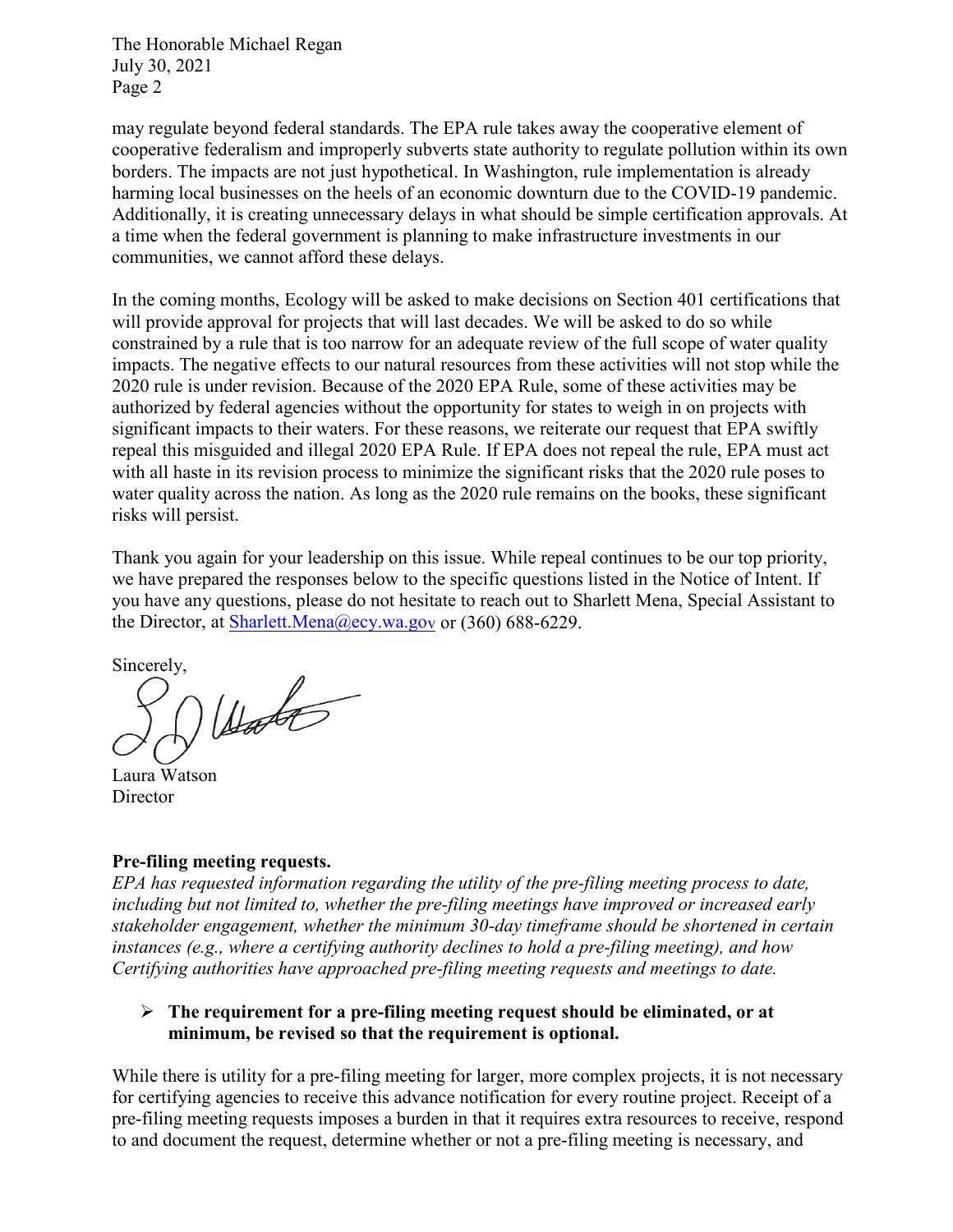conduct outreach to the federal permitting agency.

In Washington State, we are fortunate to have built successful relationships through liaison programs to aid in streamlining processes while ensuring that projects meets regulatory requirements. We have such a relationship with the Washington Department of Transportation (WSDOT). WSDOT, along with other project proponents, are concerned that the pre-filling requirement has increased the permitting issuance times. While pre-application coordination can prevent delays and increase processing efficiency, WSDOT has experienced the opposite in implementing the pre-filing meeting request. This added step has resulted in confusion, process duplication, permitting delays, and increased costs to Washington State.

As explained above, the pre-filing meeting requests have created confusion and are an undue burden on project proponents. If the intent is to streamline and ensure effective review, these steps do the opposite. Another example, the Clean Water State Revolving Fund (CWSRF) works with many underserved and minimally resourced communities, some of which are addressing infrastructure work without the benefit of environmental consultants, access to the Internet, or sources that can provide expert regulatory guidance. As a result, these communities are sometimes caught unaware of the requirement to pre-file prior to submitting a certification request, which results in delays that can impact funding, affect quality of life, create an undue economic burden, increase risk of harm, and result in construction delays for critical projects. Project proponents have expressed deep concern about this requirement, and their ability to get projects completed in a timely manner. Since the majority of the pre-filing meeting requests we receive are typically covered under the U.S. Army Corps of Engineers (Corps) Nationwide Permit Program it is not advantageous to receive a pre-filing meeting request without first understanding the Corps' permitting pathway. Given the volume of pre-filing meeting requests received, it is not possible to complete this coordination prior to receiving a request, which we believe was EPA's intent. Ecology has a history of successful coordination with the Corps such that the Rule does not facilitate project review for the majority of projects, but instead acts as an impediment.

#### **Certification request.**

*The rule defines a certification request as ''a written, signed, and dated communication that satisfies the requirements of [section] 121.5(b) or (c).'' Id. at 121.1(c). Among other issues, EPA is concerned that the rule constrains what states and tribes can require in certification requests, potentially limiting state and tribal ability to get information they may need before the CWA Section 401 review process begins. EPA is interested in stakeholder input on this definition and the elements of a certification request contained at 40 CFR 121.5, including but not limited to, the sufficiency of the elements described in 40 CFR 121.5(b) and (c), and whether stakeholders have experienced any process improvements or deficiencies by having a single defined list of required certification request components applicable to all certification actions.*

# **Certifying authorities should be the entities responsible for defining what constitutes a certification request.**

Defining the certification request as ''a written, signed, and dated communication that satisfies the requirements of [section] 121.5(b) or (c)'' has been problematic both for Ecology and project proponents. The certifying authority should determine what is adequate for the project. This should not be dictated by a federal agency, nor is it appropriate for a federal agency to have the authority to limit what data and information a certifying authority can require. As we have seen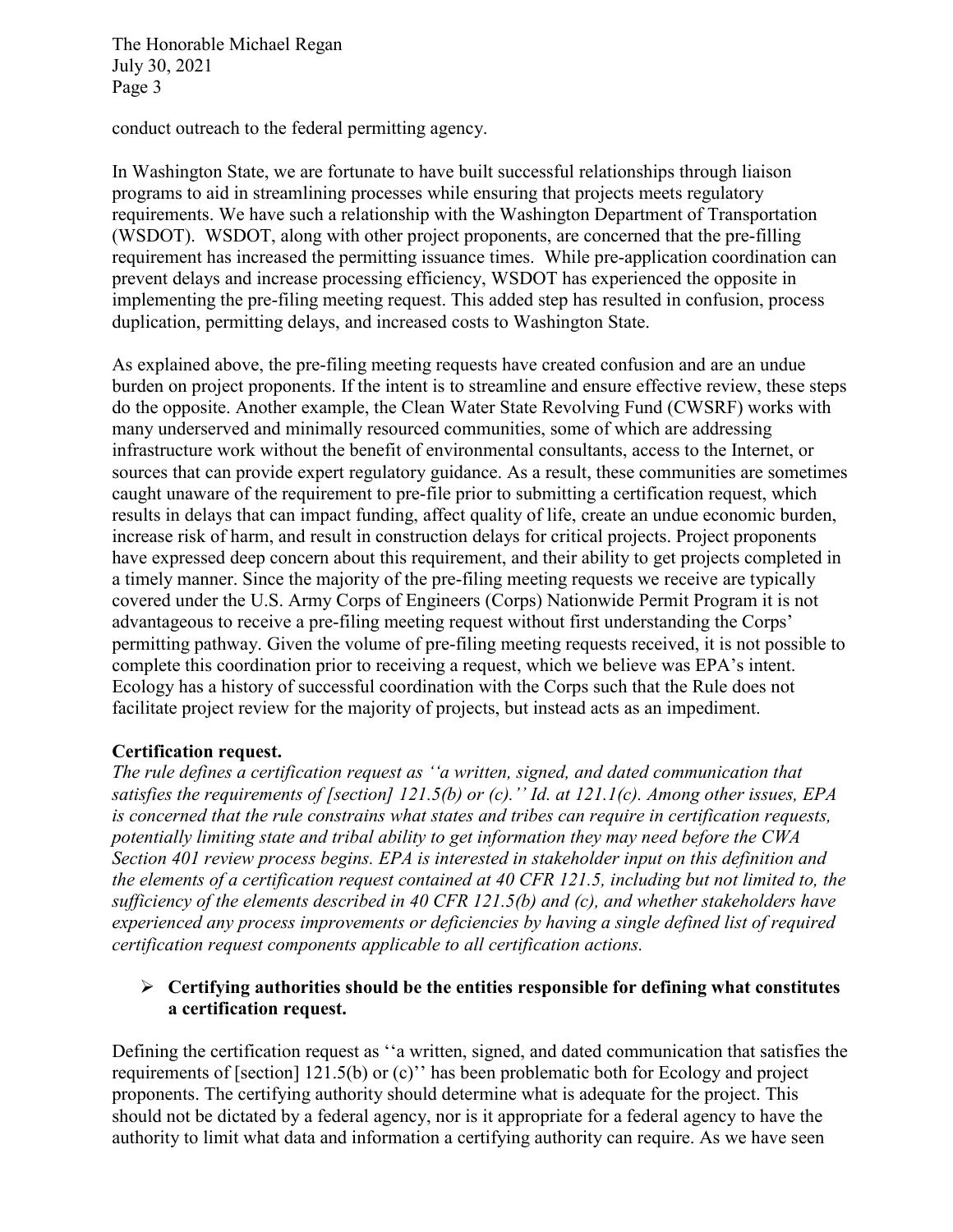through our engagement with the Corps during the 2021 reissuance of the nationwide permits, federal agencies do not have the expertise to determine what constitutes compliance with state laws and regulations.

In implementing these requirements, we have found that emphasis on determining if the request is valid has created a workload issue for our staff and confusion to project proponents. Previously, state certifying authorities were able to review documents and request additional information throughout our review *if needed*, working with the project proponents and other agencies *if needed*. For many routine projects, the defined list exceeds the information necessary for our review. We have heard from project proponents that they are not prepared to submit all required information at the time of the certification request, resulting in changes to their budgets and timelines to accommodate the request.

#### **Reasonable period of time.**

*The rule requires the federal licensing or permitting agency to determine the reasonable period of time using a series of factors, provided that the time does not exceed one year from the date a certifying authority receives a certification request. EPA is concerned that the rule does not allow state and tribal authorities a sufficient role in setting the timeline for reviewing certification requests and limits the factors that federal agencies may use to determine the reasonable period of time. EPA is seeking stakeholder input on the process for determining and modifying the reasonable period of time, including but not limited to, whether additional factors should be considered by federal agencies when setting the reasonable period of time, whether other stakeholders besides federal agencies have a role in defining and extending the reasonable period of time, and any implementation challenges or improvements identified through application of the rule's requirements for the reasonable period of time.*

### **EPA should restore Congressional intent of giving states up to one year to act on a certification request.**

In crafting Section 401 (and its predecessor, Section 21(b) of the Water Quality Improvement Act of 1970), Congress recognized that the robust review of federally licensed and permitted projects reserved to states requires a reasonable period of time to accomplish. Congress expressly defined the reasonable period of time for states to act on 401 certifications as up to one year. *Id*.; *see also* 33 U.S.C. § 1341(a)(1). Despite this clear direction from Congress, the 2020 EPA Rule unlawfully authorizes federal permitting agencies to set what they deem sufficient review time, which adds yet another level of uncertainty for certifying agencies and project proponents.

As Congress intended it should be up to the states to determine when a complete application is received, thereby triggering the "reasonable period of time" clock. Due to the wide variety of projects that require a Section 401water quality certification, states must have the authority to determine the reasonable period of time, provided that the state acts within the statutory one-year limit. If the rule is not repealed, the reasonable period of time should say "not to exceed one year" to align with the language in the CWA.

Review times cannot be adequately assessed or determined by an entity that does not have direct experience with a diverse portfolio of projects of varying scope. States have such experience and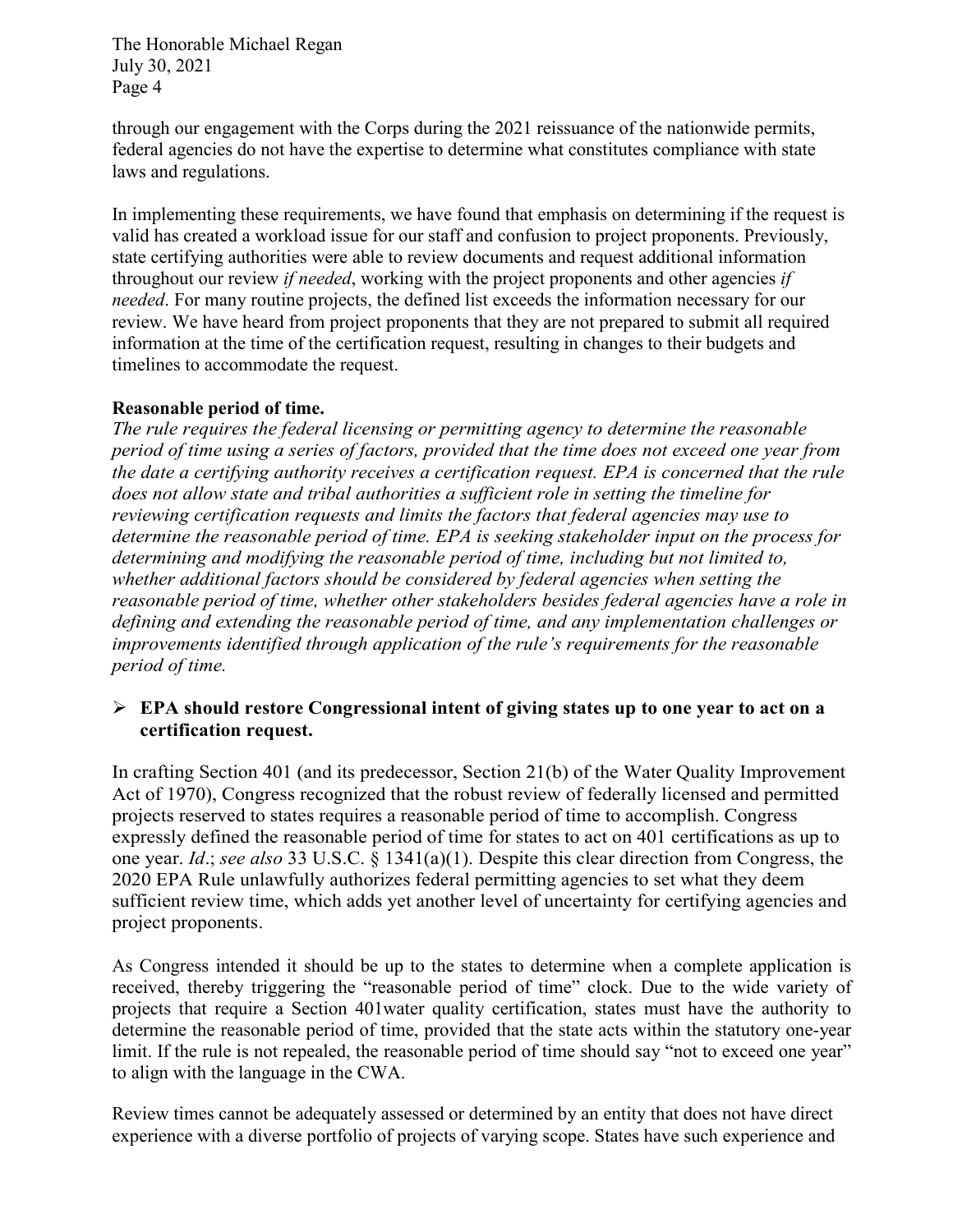expertise on Section 401. Certifying agencies typically work with project proponents throughout the review period. This allows the proponent the opportunity to gather and update information as necessary throughout the process. It increases the likelihood of a favorable outcome. Therefore, states should be allowed to determine what a reasonable period of time is to act on a certification request. This is what Congress intended.

Washington State receives an average of 400 Section 401 water quality certification requests every year. It is important to note that not all certification requests are the same — each request is different and carries unique implications that must be examined based on the specific characteristics of the water bodies and proposed project and federal permit in question. However, some Section 401 applications require more time because the project is unusually complicated or the project proponent fails to furnish sufficient information. EPA's approach to a "reasonable period of time" in the 2020 Rule does not consider these individualized circumstances.

In practice, some federal agencies have taken a rigid approach to implementing this aspect of the Rule. In the recent renewal of the U.S. Army Corps of Engineers (Corps) Nationwide Permit Program the Corps determined the reasonable period of time to review  $57<sup>1</sup>$  $57<sup>1</sup>$  $57<sup>1</sup>$  nationwide permits to be 60 days. Requests from certifying authorities to extend the timeframe were not granted. In past renewal cycles, state and federal agencies had time to work collaboratively with each other, tribes, and interested stakeholders on the renewal process. Because of this expedited review, certifying authorities did not have the opportunity to get rule clarification from EPA or discuss draft decisions with the Corps, resulting in the Corps not understanding the states' decisions and "declining to rely" on their programmatic Section 401 decisions. The end result is that the states are put in a position of issuing thousands of individual Section 401 certifications per year. This will result in significant negative impacts to project proponents, as well as delays in infrastructure projects, including restoration projects intended to benefit the environment.

Section 401 certification decisions involve an iterative process of reviewing an application for necessary information and accuracy. Thorough reviews may even be dependent on the time of year and often include verifying an application's accuracy with seasonally-timed field investigations, which sometimes take a few months to complete. For example, accurate wetlands delineation work typically cannot be accomplished in dry summer months. Thus, if a project that affects a wetland submits the required wetland delineation report in late summer, confirmation of the finding of that delineation report may need to occur months later, in early spring, when wetland hydrologic conditions are likely to be present. Therefore, the states are in the best position to determine what a reasonable period of time is to obtain the necessary information to ensure that state water quality is protected.

#### **Scope of the certification.**

*The rule limits the scope of certification, which includes both the scope of certification review under CWA Section 401(a) and the scope of certification conditions under CWA Section 401(d), to ''assuring that a discharge from a Federally licensed or permitted activity will comply with water quality requirements.'' Id. at 121.3. The rule defines ''water quality requirements,'' as the ''applicable provisions of [sections] 301, 302, 303, 306, and 307 of the Clean Water Act, and state or tribal regulatory requirements for point source discharges into waters of the United* 

<span id="page-4-0"></span> <sup>1</sup> 57 nationwide permits represent the 52 nationwide permits in the 2017 program, plus the five new nationwide permits proposed in the renewal. The count does not include nationwide permits 26 and 47 which are "reserved".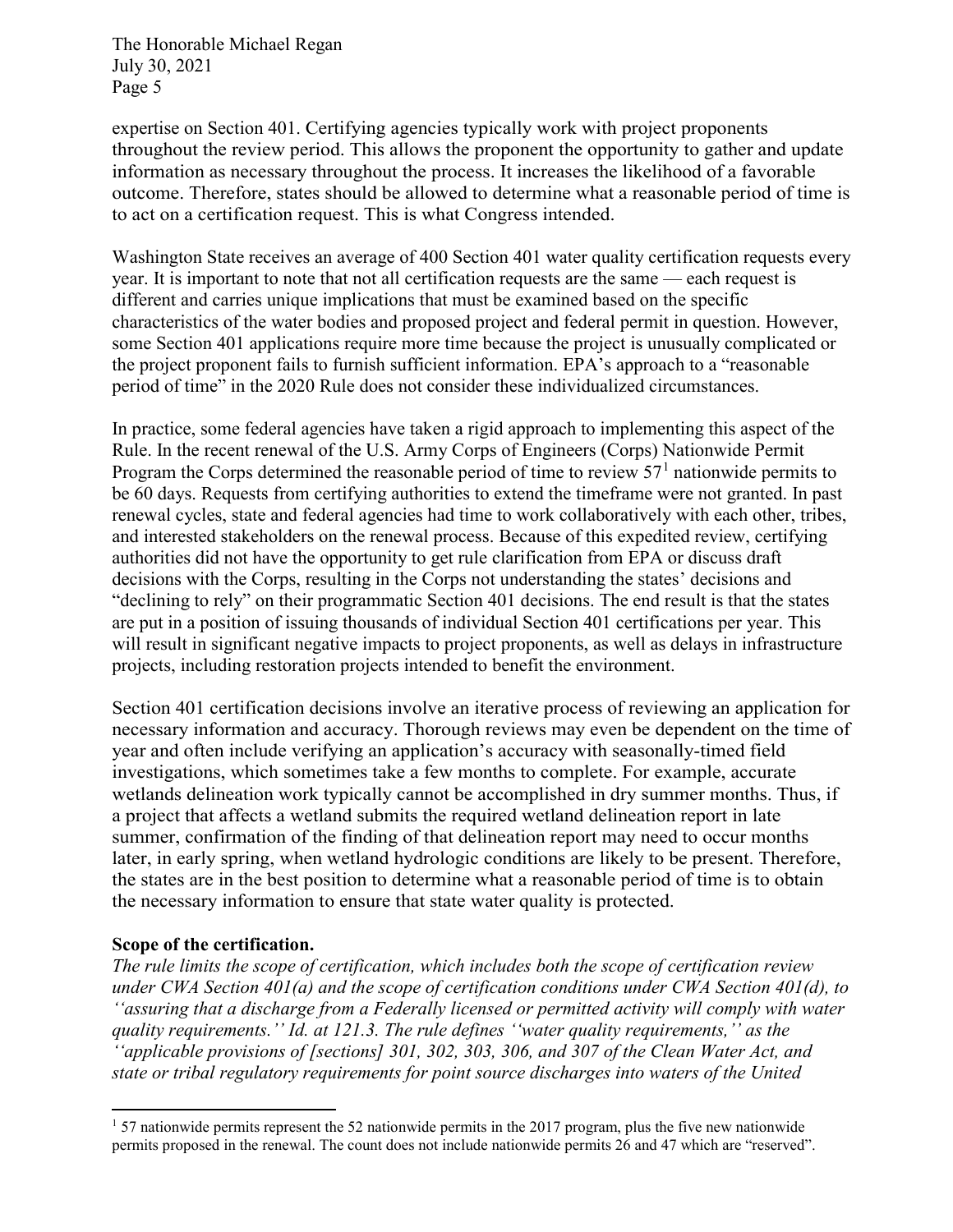*States.'' Id. at 121.1(n). Among other issues, EPA is concerned that the rule's narrow scope of certification and conditions may prevent state and tribal authorities from adequately protecting their water quality. EPA is seeking stakeholder input on the rule's interpretation of the scope of certification and certification conditions, and the definition of ''water quality requirements'' as it relates to the statutory phrase ''other appropriate requirements of state law,'' including but not limited to, whether the agency should revise its interpretation of scope to include potential impacts to water quality not only from the ''discharge'' but also from the ''activity as a whole'' consistent with Supreme Court case law, whether the agency should revise its interpretation of ''other appropriate requirements of State law,'' and whether the agency should revise its interpretation of scope of certification based on implementation challenges or improvements identified through the application of the newly defined scope of certification.*

# **EPA should restore the scope of review that Congress intended and allow the states to review all of the water quality impacts associated with the project, not just point source discharges.**

Section 401 empowers states to approve, condition, or deny applications to ensure that construction and operation of a project will not degrade our waters. When a project proponent seeks an individual [Section](https://ecology.wa.gov/Regulations-Permits/Permits-certifications/401-Water-quality-certification/non-hydropower-401-certifications) 401 certification, any actions necessary to protect water quality are included as conditions in the certification, which are then incorporated into the federal permit. As Congress intended, the scope of this review is not limited to point source discharges. Section 401 certifications address discharges from project operations that are not covered under other federal permits. For example, hydropower projects implicate a broad range of water quality impacts from the project as a whole that are unassociated with any specific point-source discharge. Dams specifically contribute to increased water temperature from decreased water flows within streams and decreased flow rates caused by ponding behind dam structures. Dam reservoirs also cause resuspension of shoreline sediments due to wave action and pool level fluctuations and overall vegetation loss, reducing shading and increasing temperatures.

It is crucial that we maintain water quality in Washington in order to protect endangered salmon and other species, improve degraded waters particularly in communities with environmental justice concerns, protect tribal treaty resources, and avoid exacerbation of water quality impacts due to climate change. The Clean Water Act gives states the ability to condition Section 401 certifications for all water quality impacts, without restriction. The rule's narrow scope of certification and conditions prevents state and tribal authorities from adequately protecting their water quality. In some instances, this may exempt a project from review.

The narrow scope of certification in the rule directly conflicts with two seminal Section 401 court cases. In 1994, the U.S. Supreme Court unequivocally held that the scope of 401certification applies to the activity as a whole, not solely point source discharges. *PUD No. 1 of Jefferson County and City of Tacoma v. Washington Department of Ecology,* 511 U.S. 700 (1994) (PUD No. 1). Twelve years later, the Court reiterated this principle in S*. D. Warren* Co. *v. Maine Bd. of Environmental Protection,* 547 U.S. 370 (2006). For projects requiring a Federal Energy and Regulatory Commission (FERC) license, nearly all of the analysis and conditions in a Section 401 certification focus on other "activities as a whole" that impact water quality and are therefore necessary to uphold state's authority to protect state waters. Despite this clear case law, the EPA narrowed scope of Section 401 to apply only to point-source discharges in the rule. Doing so effectively prohibits states from prescribing conditions that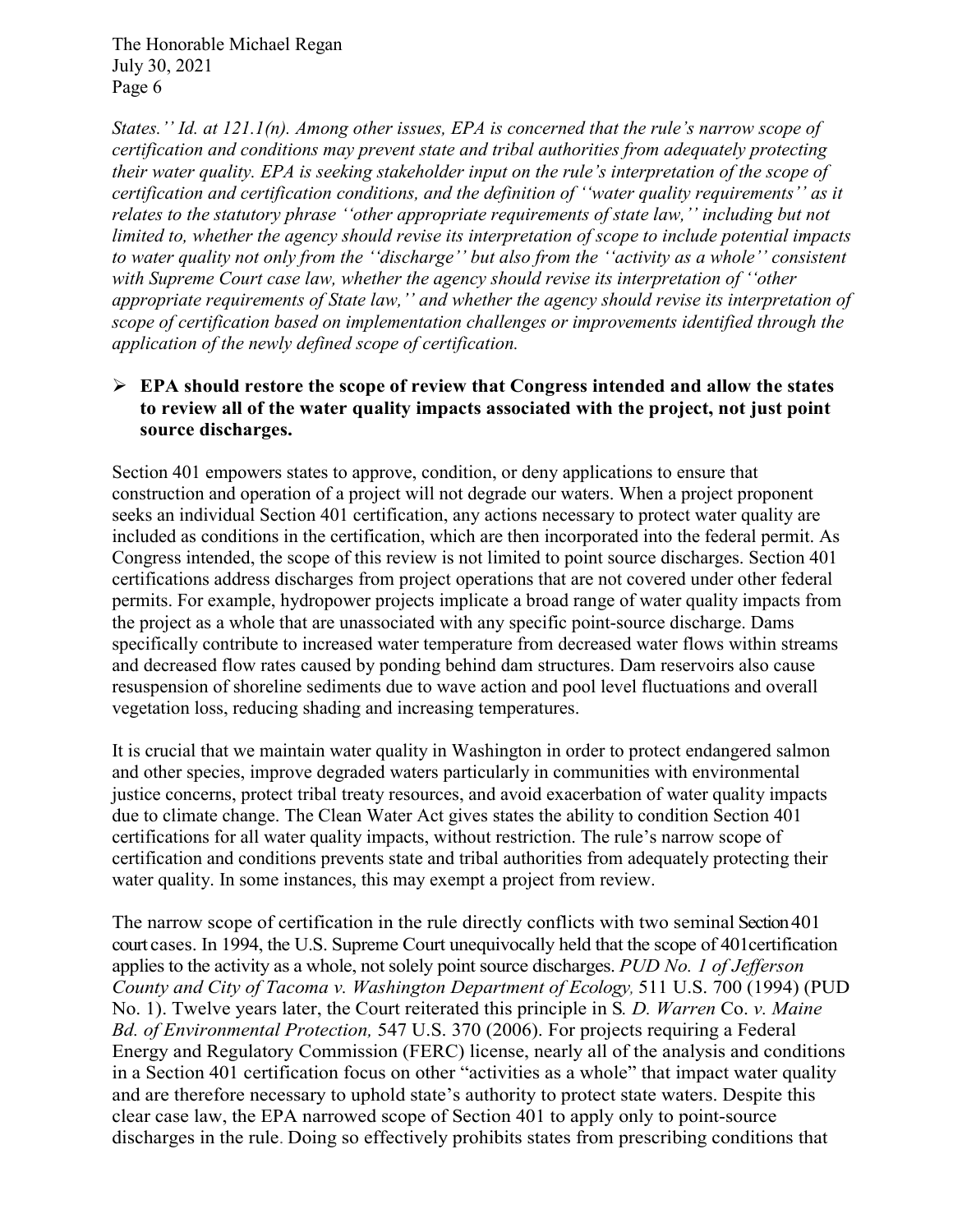address impacts from the project activities as a whole rather than only those impacts that result from a specific point source discharge. If EPA does not repeal the rule, it must revise the rule to allow states to protect water quality from the ''activity as a whole'' consistent with Supreme Court case law.

# **Certification actions and federal agency review.**

*The rule requires that certifying authorities include specific information when granting certification, granting certification with conditions or denying certification. Id. at 121.7(c)–(e). Additionally, the rule requires federal agencies to review certifying authority actions to determine whether they comply with the procedural requirements of CWA Section 401 and the 401 Certification Rule. Id. at 121.9. Among other issues, EPA is concerned that a federal agency's review may result in a state or tribe's certification or conditions being permanently waived as a result of no substantive and easily fixed procedural concerns identified by the federal agency. EPA is seeking stakeholder input on the certification action process steps, including but not limited to, whether there is any utility in requiring specific components and information for certifications with conditions and denials, whether it is appropriate for federal agencies to review certifying authority actions for consistency with procedural requirements or any other purpose, and if so, whether there should be greater certifying authority engagement in the federal agency review process including an opportunity to respond to and cure any deficiencies, whether federal agencies should be able to deem a certification or conditions as ''waived,'' and whether, and under what circumstances, federal agencies may reject state conditions.*

# **Congress did not grant federal agencies review or veto authority over states' 401 decisions.**

Through the Clean Water Act, Congress reserved to states the authority to protect their waters. Congress did not grant authority to federal agencies to review whether state decisions comply with the procedural or substantive requirements of Section 401. Id. at 121.9. Not only does this constitute an illegal power grab by federal agencies, but allows a federal agency to declare that a state or tribe's certification or conditions are waived, even for procedural concerns that can be easily fixed by the certifying authority.

Ecology has experienced this firsthand when we recently learned that the Corps incorrectly interpreted one of our state certification conditions in the Nationwide Permit Program renewal as a reopener and therefore "declined to rely on" our Section 401 certification decisions for the nationwide permits. This will force Ecology to issue individual 401 certifications for hundreds or even thousands of projects annually that would otherwise have fallen under the programmatic 401 certifications. This unfortunate result would have been avoided if EPA's 2020 rule was not on the books.

Federal agencies simply do not have the authority to waive or reject Section 401 certifications or conditions. As has been the case for 50 years, project proponents and federal permitting agencies can appeal the 401 decision if they deem the conditions inappropriate. Delegating review of a state's Section 401 conditions to the federal agency directly contradicts the CWA's plain language that conditions of a 401 "shall become conditions of the federal permit" (33 U.S.C. § 1341(d)). It also undermines the CWA framework of cooperative federalism and significantly undermines the relationship between certifying authorities and federal agencies, who have successfully worked together for decades.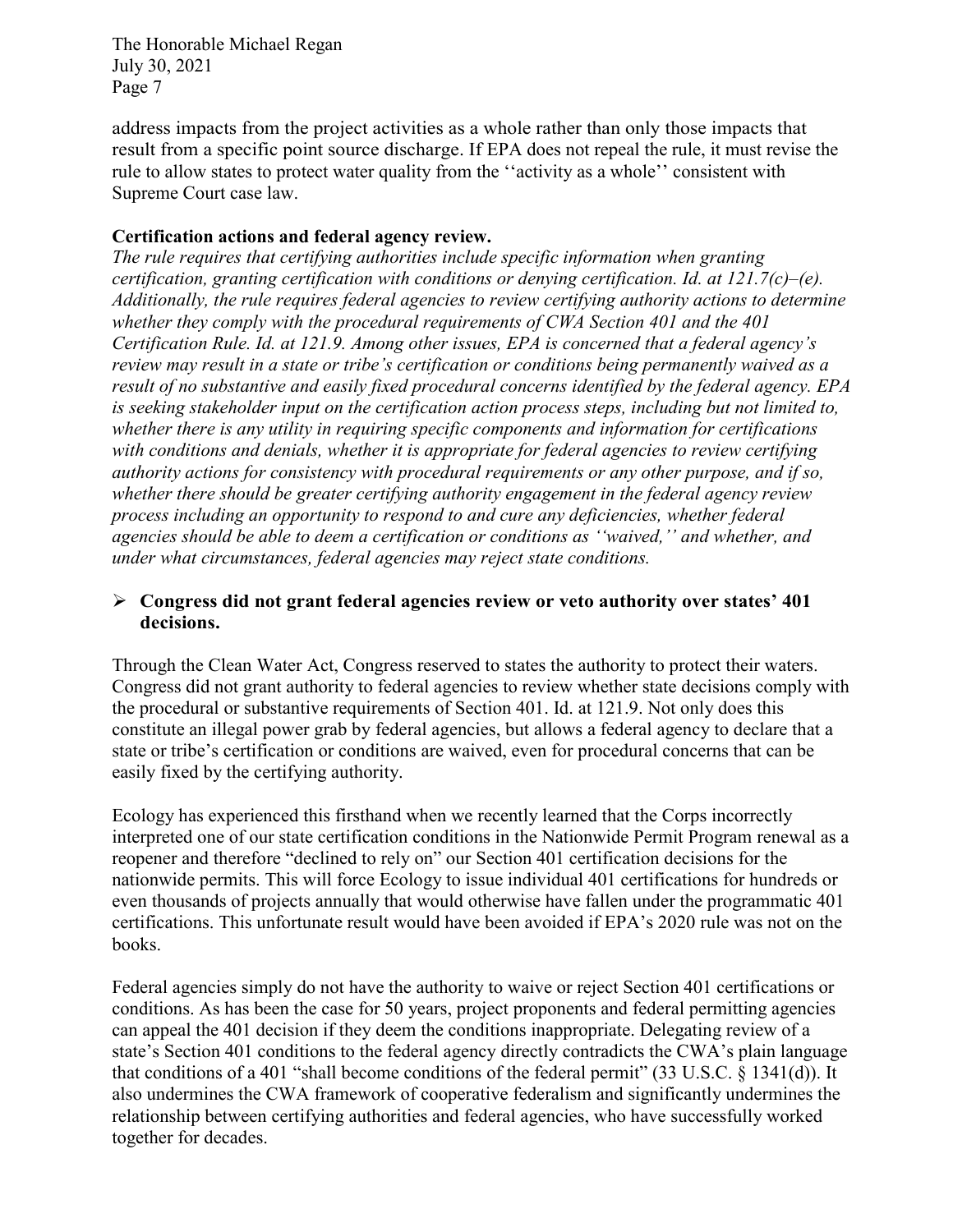Washington is a water state. We have a large number of wetlands, hundreds of lakes, hundreds of miles of marine shoreline, and thousands of miles of rivers and streams. We are proud to be home to the Columbia River, the fourth largest river in the country, and the Puget Sound, one of our nation's largest estuaries. Washington residents are deeply connected to our waters and many of us rely on clean water for our livelihoods and recreational enjoyment. Maintaining clean water is also critically important to Washington's tribal nations in the exercise of their treaty rights. Like other states, Washington State is in the best position to determine what is needed to ensure that state waters are protected.

### **Enforcement.**

*EPA is interested in stakeholder feedback on enforcement of CWA Section 401, including but not limited to, the roles of federal agencies and certifying authorities in enforcing certification conditions, whether the statutory language in CWA Section 401 supports certifying authority enforcement of certification conditions under federal law, whether the CWA citizen suit provision applies to Section 401, and the rule's interpretation of a certifying authority's inspection opportunities.*

#### **Section 401 certifying authority's compliance and enforcement authorities and processes must be recognized as part of any revised rule.**

The EPA rule does not provide a role for certifying authorities to enforce certification conditions, and instead provides that federal agencies are responsible for enforcing certification conditions that are incorporated into a federal license or permit. Id. at 121.11(c). This usurpation of state enforcement authority fails to recognize our state authority to enforce our own certification conditions. The underlying goal of the CWA and of Section 401 certifications is ensuring ongoing water quality over the life of a federal license, not simply ensuring that a project complies with water quality standards at a single moment in time.

If EPA does not repeal the rule, the revised rule must recognize that 401 certifying authorities have their own compliance and enforcement authorities and processes. The conditions in a certification are in place to protect our waters and we must be able to enforce them. This role has been recognized in Airport Communities Coalition v. Graves, 280 F. Supp. 2d 1207 (W.D. Wash. 2003) where the decision reiterated that a state Section 401 certification is an "independently enforceable order such that at the end of the judicial review process, there are independent state requirements above and beyond federal requirements." The certifying authority must have the ability to work directly with the project proponent on continued compliance with 401 conditions. Additionally, implementation or adaptive management conditions should not be left to the federal agency to manage. Taking this role from the certifying agency increases risk to waters and adds yet another layer of uncertainty for project proponents and the public in understanding how the resource is protected.

Federal agencies do not have the capacity, nor do they have the expertise and familiarity with state rules and regulations to enforce certification conditions. Historically, federal agencies rely on Ecology to enforce Section 401 conditions and provide information to the federal agencies for their own enforcement efforts. It is highly unlikely that federal agencies can now effectively assume an increased burden of monitoring state conditions in future Section 401 certifications. That is why states frequently include a state enforcement provision in certifications. This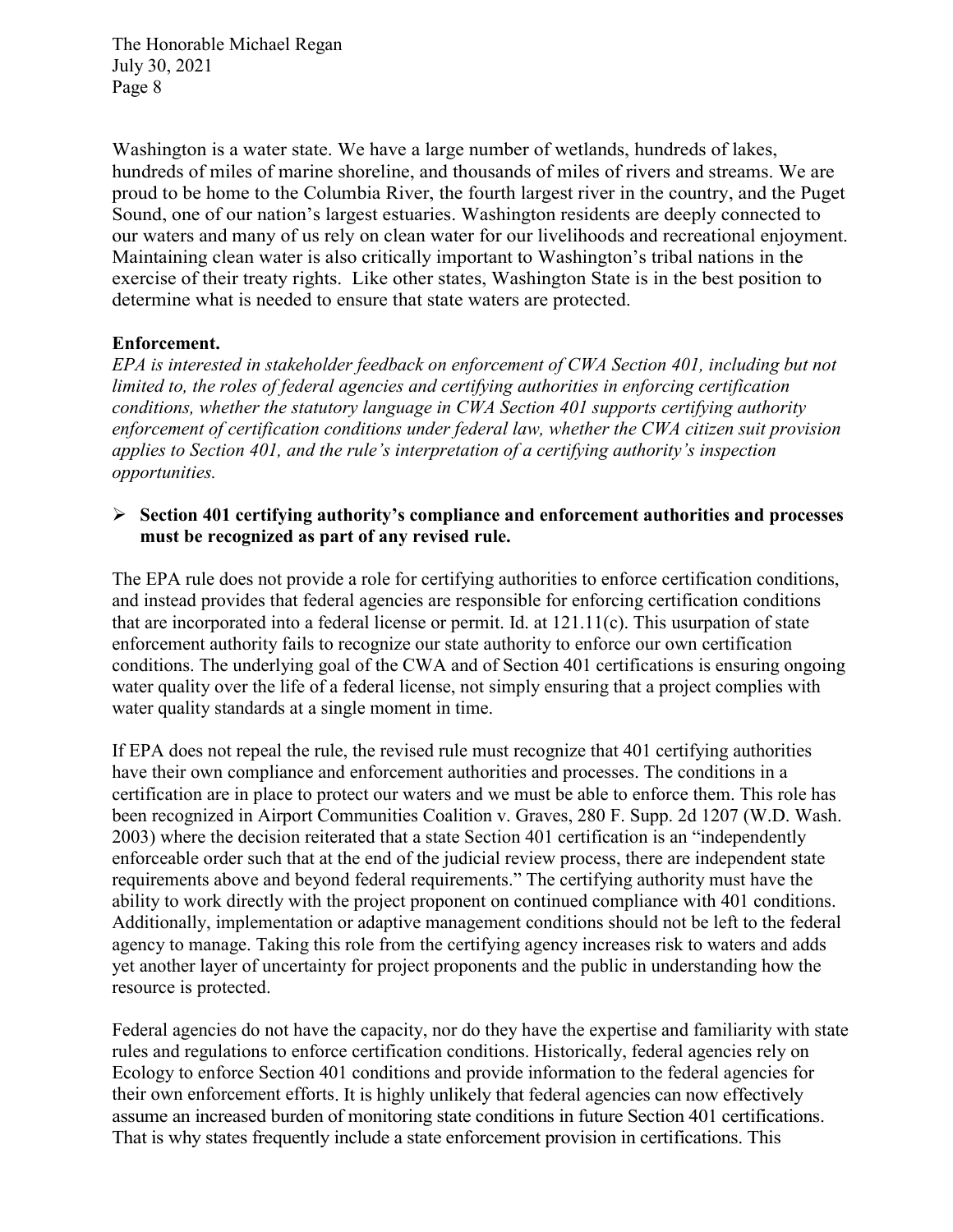independent state enforcement provision is based on state law, which EPA does not have the authority to override and is another example of federal regulatory overreach that undermines the cooperative federalism embodied in the CWA.

# **Modifications.**

*EPA is interested in stakeholder feedback on modifications and ''reopeners,'' including but not limited to, whether the statutory language in CWA Section 401 supports modification of certifications or ''reopeners,'' the utility of modifications (e.g., specific circumstances that may warrant modifications or ''reopeners''), and whether there are alternate solutions to the issues that could be addressed by certification modifications or ''reopeners'' that can be accomplished through the federal licensing or permitting process.*

# **EPA must reinstate the 401 certifying authority's ability to modify or amend a certification.**

The 2020 rule removed the 1971 provision that allowed for modifications where agreed upon by the certifying authority, federal agency, and EPA. See 85 FR 42220 (July 13, 2020). In an apparent and clumsy attempt to prevent certifying agencies from extending the reasonable period of time, the rule has created an undue burden for project proponents and the certifying agencies through this unnecessary prohibition of modifications or reopener clauses. Reopener clauses are used in other approvals such as Section 106 National Historic Preservation Act Consultation, and allow for a streamlined, well-tracked approval process where once the project and approval are initiated, they can be modified as necessary, tracked, and documented over the phases of a project through time. Removing the ability to re-open and modify a 401 certification based upon new information or changed circumstances ensures that the 401 certification will meet its intended purpose of protecting water quality.

Prior to the 2020 EPA Rule, certifying agencies had the opportunity to modify a Section 401 certification that had been approved for a particular type of construction method when another is available with lesser impacts. For many of our project proponents, once they get on site, the project scope may be minimized, or they may find impacts to be increased. This recently came up in the review of a project where the proponent wanted to use a fish window not authorized in the certification. As we have no way of modifying without issuing a new certification, the project is excessively delayed and will not be constructed this year as they cannot meet the fish window.

Removing the certifying authorities' ability to be flexible in coordination with a project proponent is arbitrary and problematic for project proponents and certifying agencies alike. For example, the scope of transportation projects can be complex and can change both during and after planning for a variety of reasons. Common changes to transportation projects include new geotechnical data that affects the project design, changes to the landscape before or during construction, unknown structures unearthed during construction, and modifications to construction limits or revised bridge demolition procedures. EPA needs to restore the certifying agencies ability to modify existing certifications. This will provide the necessary flexibility required for complex project delivery – while still protecting the environment.

Of particular impact to our state, is the Corps' incorrect interpretation of our state certification conditions in the nationwide permit renewal as a reopener and its subsequent decision to "decline to rely on" our 401 certification decisions for the nationwide permits. As a result, individual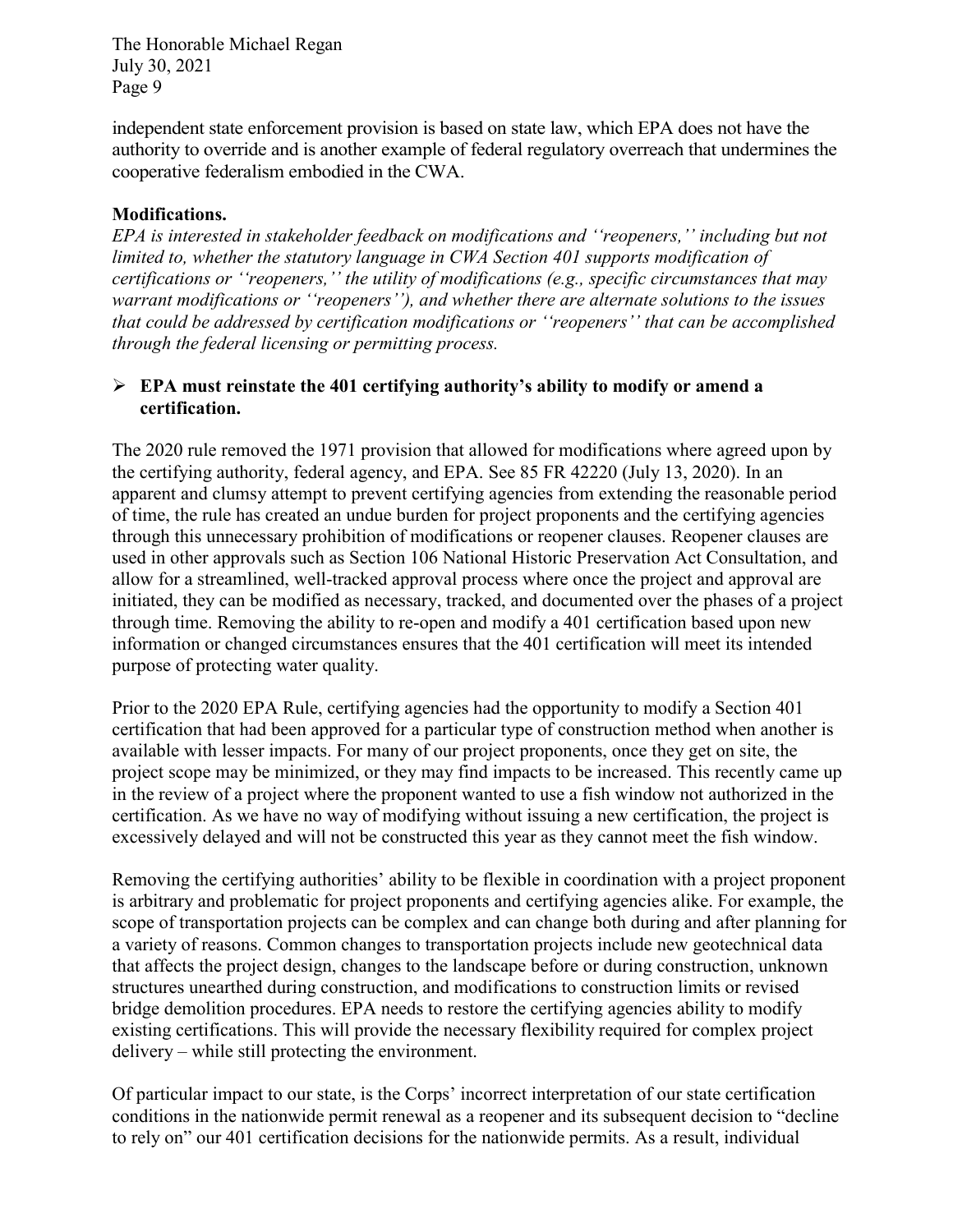Section 401 certifications are required for projects where a programmatic Section 401 decision has already been issued. This will result in uncertainty and delay for a wide range of infrastructure projects such as culvert replacement as well as beneficial wastewater, sewer, and stormwater projects. Needless to say, this is bad for fish and the environment. If we had the ability to amend or modify our decisions, we could work with the Corps and fix what they perceive as an issue.

### **Neighboring jurisdictions.**

*The rule addresses the so-called ''neighboring jurisdiction'' process in CWA Section 401(a)(2), including interpreting the timeframe in which a federal agency must notify EPA for purposes of Section 401(a)(2) and providing process requirements for the agency's analysis and the neighboring jurisdictions' review and response. EPA is interested in stakeholder feedback on the neighboring jurisdiction process, including but not limited to, whether the agency should elaborate in regulatory text or preamble on considerations informing its analysis under CWA Section 401(a)(2), whether the agency's decision whether to make a determination under CWA Section 401(a)(2) is wholly discretionary, and whether the agency should provide further guidance on the Section 401(a)(2) process that occurs after EPA makes a ''may affect'' determination.*

### **EPA needs to reconsider this requirement or provide the resources to implement it.**

The EPA does not have the resources to process these in a timely manner. As such, this adds yet another unnecessary delay for the project proponent's timeline. This has been very problematic for project proponents in our state. Especially those working under tight timelines who did not factor in this potential additional 30-day period for the neighboring jurisdiction review.

If EPA retains the ability to determine if a permit "may affect" adjacent of downstream waters prior to affording Section  $401(a)(2)$  authority, it should be required to publish criteria for making the decision and be appealable by the affected jurisdiction. When Section  $401(a)(2)$  authority is recognized and EPA presents in a hearing the conditions necessary to comply with neighboring jurisdiction regulations, the federal issuing agency should be required to incorporate conditions as written rather than "in such manner as may be necessary to insure compliance with applicable water quality requirements".

Specifically, the Washington State Department of Transportation (WSDOT) has concerns about the neighboring jurisdiction process as detailed below. There is concern over the lack of scope and predictability of criteria under consideration. If the rule is not repealed, WSDOT suggests that the Rule include defined criteria as a basis for the federal agency to determine if coordination with a neighboring jurisdiction or jurisdictions is appropriate. Some criteria for making this determination may include the type of project (e.g., new alignment vs. modifying and maintaining existing infrastructure), thresholds or categories for impacts, size and quality of aquatic resources (e.g., project impacts to a large river may be more likely to affect neighboring jurisdictions than project impacts to a small stream or wetland), and project proximity to neighboring jurisdictions.

# **Data and other information.**

*EPA is interested in receiving any data or information from stakeholders about the application of the 401 Certification Rule, including but not limited to, impacts of the rule on processing certification requests, impacts of the rule on certification decisions, and whether any major projects are anticipated in the next few years that could benefit from or be encumbered by the 401*